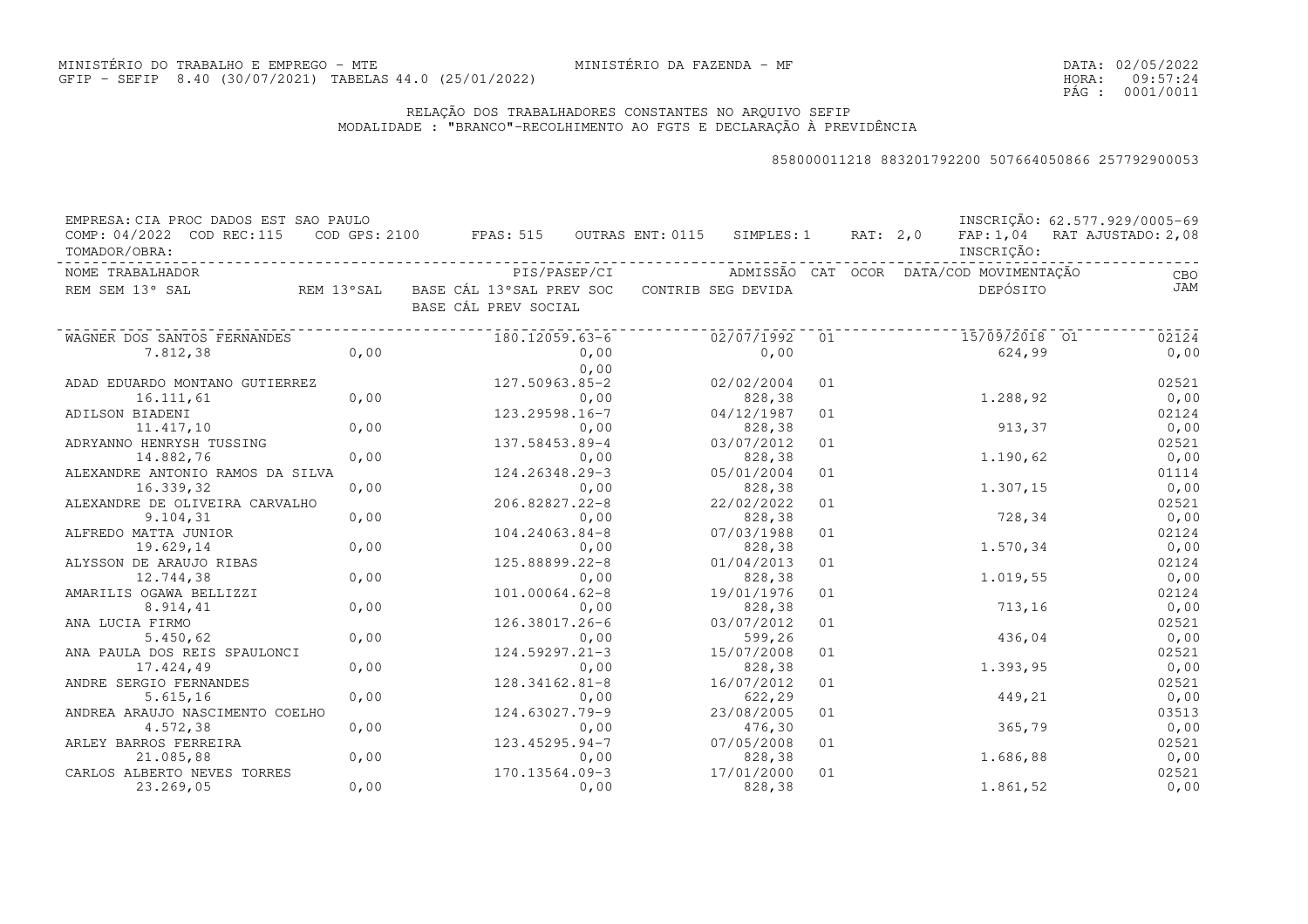DATA:02/05/2022HORA: PÁG : 09:57:24 0002/0011

# RELAÇÃO DOS TRABALHADORES CONSTANTES NO ARQUIVO SEFIPMODALIDADE : "BRANCO"-RECOLHIMENTO AO FGTS E DECLARAÇÃO À PREVIDÊNCIA

| EMPRESA: CIA PROC DADOS EST SAO PAULO      |           |                                                                                |      |            |    |  |                                                      | INSCRIÇÃO: 62.577.929/0005-69 |
|--------------------------------------------|-----------|--------------------------------------------------------------------------------|------|------------|----|--|------------------------------------------------------|-------------------------------|
| COMP: 04/2022 COD REC:115<br>TOMADOR/OBRA: |           | COD GPS: 2100 FPAS: 515 OUTRAS ENT: 0115 SIMPLES: 1 RAT: 2,0                   |      |            |    |  | INSCRIÇÃO:                                           | FAP: 1,04 RAT AJUSTADO: 2,08  |
| NOME TRABALHADOR                           |           |                                                                                |      |            |    |  | PIS/PASEP/CI ADMISSÃO CAT OCOR DATA/COD MOVIMENTAÇÃO | <b>CBO</b>                    |
| REM SEM 13° SAL                            |           | REM 13°SAL BASE CÁL 13°SAL PREV SOC CONTRIB SEG DEVIDA<br>BASE CÁL PREV SOCIAL |      |            |    |  | DEPÓSITO                                             | <b>JAM</b>                    |
| CAROLINE FERNANDES FREITAS                 |           | 128.21018.93-4                                                                 |      | 04/11/2008 | 01 |  |                                                      | 03513                         |
| 11.091,38                                  | 3.366,47  |                                                                                | 0,00 | 828, 38    |    |  | 1.156,62                                             | 0,00                          |
| CASSIO DE MACEDO E SILVA                   |           | 162.56308.16-7                                                                 |      | 21/11/2012 | 01 |  |                                                      | 03513                         |
| 3.702,66                                   | 0,00      |                                                                                | 0,00 | 354,54     |    |  | 296,21                                               | 0,00                          |
| CELSO SOARES DO NASCIMENTO                 |           | 101,10410.45-6                                                                 |      | 21/11/2012 | 01 |  |                                                      | 02124                         |
| 8.740,45                                   | 3.572, 71 |                                                                                | 0,00 | 828,38     |    |  | 985,06                                               | 0,00                          |
| CESAR EDUARDO SAEZ CUNINGHANT              |           | $108.02635.70 - 6$                                                             |      | 02/05/2012 | 01 |  |                                                      | 02124                         |
| 12.167,92                                  | 0,00      |                                                                                | 0,00 | 828,38     |    |  | 973,44                                               | 0,00                          |
| CESAR RICARDO CARCASSOLI                   |           | 121.71555.75-2                                                                 |      | 16/12/1997 | 01 |  |                                                      | 01114                         |
| 29.294,13                                  | 0,00      |                                                                                | 0,00 | 828,38     |    |  | 2.343,54                                             | 0,00                          |
| CESAR TARDIM                               |           | $190.16962.54-1$                                                               |      | 22/04/2014 | 01 |  |                                                      | 02521                         |
| 5.512, 13                                  | 0,00      |                                                                                | 0,00 | 607,87     |    |  | 440,97                                               | 0,00                          |
| CILENE CRISTIANE MANSINI                   |           | 124.09094.37-8                                                                 |      | 05/07/1990 | 01 |  |                                                      | 04110                         |
| 4.974,13                                   | 0,00      |                                                                                | 0,00 | 532,55     |    |  | 397,94                                               | 0,00                          |
| CINTHIA BUTIN SAMPAIO                      |           | 129.81863.89-6                                                                 |      | 27/06/2006 | 01 |  |                                                      | 02521                         |
| 7.976,49                                   | 0,00      |                                                                                | 0,00 | 828,38     |    |  | 638,11                                               | 0,00                          |
| CLAUDINEI FERNANDES DA SILVA               |           | 170.22299.36-4                                                                 |      | 20/10/1988 | 01 |  |                                                      | 02124                         |
| 10.799,84                                  | 3.906, 19 |                                                                                | 0,00 | 828,38     |    |  | 1.176,48                                             | 0,00                          |
| CLAUDIO ROBERTO STRAJAC                    |           | 125.15840.73-8                                                                 |      | 02/05/2013 | 01 |  |                                                      | 02521                         |
| 5.400, 62                                  | 0,00      |                                                                                | 0,00 | 592,26     |    |  | 432,04                                               | 0,00                          |
| DANILO CORTES CESCHIM                      |           | 190.12475.33-6                                                                 |      | 18/01/2006 | 01 |  |                                                      | 02124                         |
| 8.538,96                                   | 0,00      |                                                                                | 0,00 | 828,38     |    |  | 683,11                                               | 0,00                          |
| DENISE YUMI TAKAMURA                       |           | 135.14440.85-8                                                                 |      | 11/03/2013 | 01 |  |                                                      | 02124                         |
| 7.644,32                                   | 0,00      |                                                                                | 0,00 | 828,38     |    |  | 611,54                                               | 0,00                          |
| DIRCEU ZAMPOLI JUNIOR                      |           | 125.47232.05-9                                                                 |      | 10/05/2012 | 01 |  |                                                      | 02124                         |
| 17.527,58                                  | 0,00      |                                                                                | 0,00 | 828,38     |    |  | 1.402,20                                             | 0,00                          |
| EDSON DE SOUZA BARBOSA                     |           | $101.14394.71 - 4$                                                             |      | 23/07/2008 | 01 |  |                                                      | 03513                         |
| 5.514,93                                   | 2.091,63  |                                                                                | 0,00 | 608,26     |    |  | 608,53                                               | 0,00                          |
| EDSON MARTINES SALAS                       |           | 170.13564.08-5                                                                 |      | 10/08/1981 | 01 |  |                                                      | 03513                         |
| 7.580,73                                   | 0,00      |                                                                                | 0,00 | 828,38     |    |  | 606,45                                               | 0,00                          |
|                                            |           |                                                                                |      |            |    |  |                                                      |                               |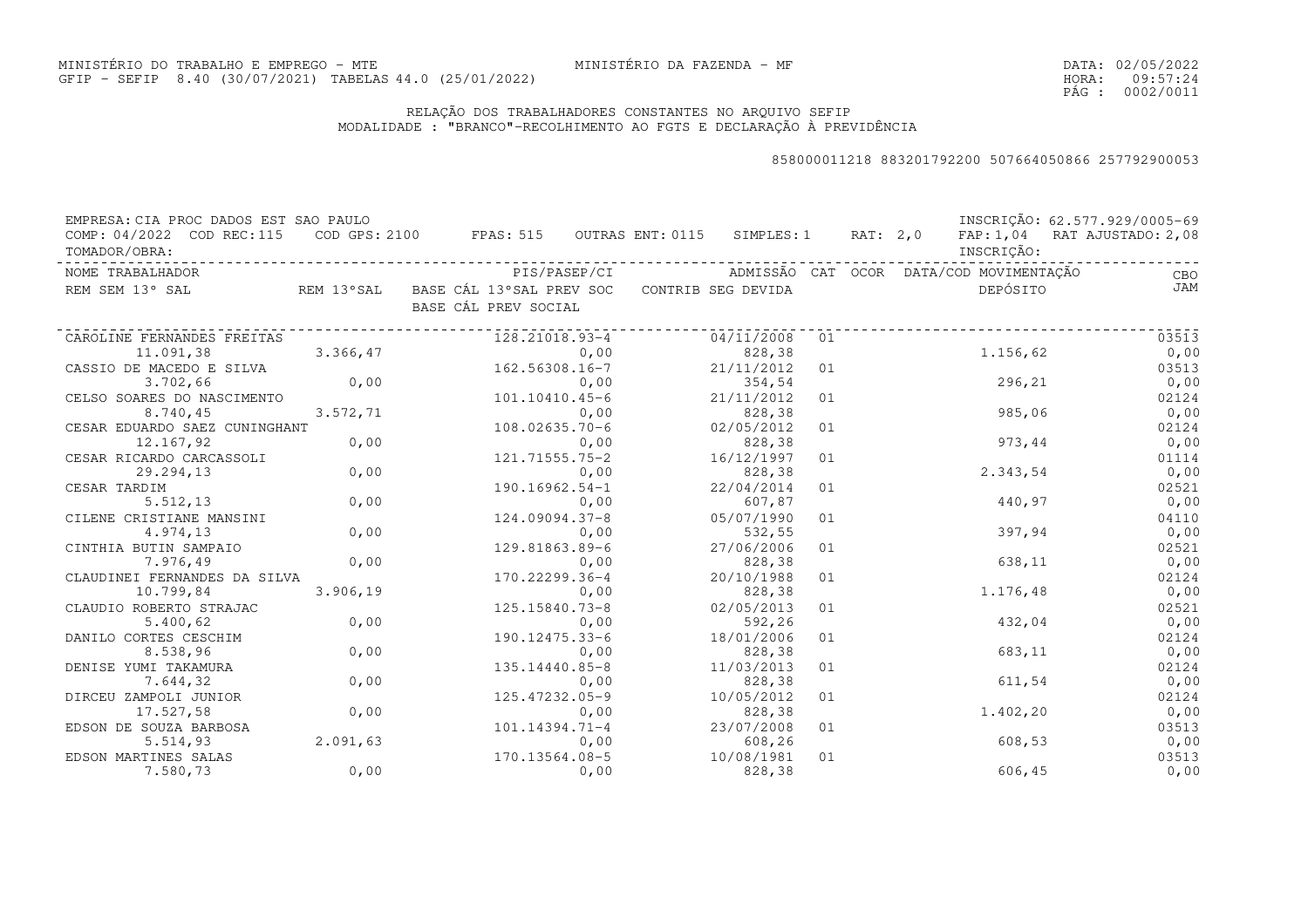DATA:02/05/2022HORA: PÁG : 09:57:24 0003/0011

# RELAÇÃO DOS TRABALHADORES CONSTANTES NO ARQUIVO SEFIPMODALIDADE : "BRANCO"-RECOLHIMENTO AO FGTS E DECLARAÇÃO À PREVIDÊNCIA

| EMPRESA: CIA PROC DADOS EST SAO PAULO       |      |                                                              |                      |    |                                         | INSCRIÇÃO: 62.577.929/0005-69 |
|---------------------------------------------|------|--------------------------------------------------------------|----------------------|----|-----------------------------------------|-------------------------------|
| COMP: 04/2022 COD REC:115<br>TOMADOR/OBRA:  |      | COD GPS: 2100 FPAS: 515 OUTRAS ENT: 0115 SIMPLES: 1 RAT: 2,0 |                      |    | INSCRIÇÃO:                              | FAP: 1,04 RAT AJUSTADO: 2,08  |
| NOME TRABALHADOR                            |      | PIS/PASEP/CI                                                 |                      |    | ADMISSÃO CAT OCOR DATA/COD MOVIMENTAÇÃO | CBO                           |
| REM SEM 13° SAL                             |      | REM 13°SAL BASE CÁL 13°SAL PREV SOC<br>BASE CÁL PREV SOCIAL  | CONTRIB SEG DEVIDA   |    | DEPÓSITO                                | JAM                           |
| EDUARDO LUIS VIEIRA DE OLIVEIRA             |      | 128.10293.77-7                                               | 03/09/2012           | 01 |                                         | 02124                         |
| 7.788,51                                    | 0,00 | 0,00                                                         | 828,38               |    | 623,08                                  | 0,00                          |
| EDWARD KISHI                                |      | 125.05797.29-5                                               | 29/06/2006           | 01 |                                         | 02124                         |
| 0,00<br>10.739,45                           |      | 0,00                                                         | 828,38               |    | 859, 15                                 | 0,00                          |
| ELCIO BONATTI                               |      | 108.02387.21-4                                               | 04/09/1997           | 01 |                                         | 02521                         |
| 23.650,51                                   | 0,00 | 0,00                                                         | 828,38               |    | 1.892,05                                | 0,00                          |
| ELCIO DELAVIA                               |      | 124.38702.98-4                                               | 21/05/2012           | 01 |                                         | 02124                         |
| 9.000,05                                    | 0,00 | 0,00                                                         | 828,38               |    | 720,00                                  | 0,00                          |
| ELIETE YUKI OGATA                           |      | $127.56616.77 - 1$                                           | 24/06/2002           | 01 |                                         | 03513                         |
| 4.553,12                                    | 0,00 | 0,00                                                         | 473,61               |    | 364,24                                  | 0,00                          |
| ELISABETE KELI FIDELIS PERES                |      | 123.01730.88-5                                               | 14/02/2005           | 01 |                                         | 01114                         |
| 21.052,45                                   | 0,00 | 0,00                                                         | 828,38               |    | 1.684,20                                | 0,00                          |
| ELIZABETH SOUZA                             |      | 107.54767.59-8                                               | 05/10/1981           | 01 |                                         | 04110                         |
| 5.305,23                                    | 0,00 | 0,00                                                         | 578,90               |    | 424,42                                  | 0,00                          |
| ELSA MITSUE NAKAHIRA                        |      | 180.04170.53-1                                               | 04/05/2009           | 01 |                                         | 02124                         |
| 19.826,19                                   | 0,00 | 0,00                                                         | 828,38               |    | 1.586,09                                | 0,00                          |
| ELSON APARECIDO LUCIANO                     |      | 107.20338.92-9                                               | 07/07/1989           | 01 |                                         | 03513                         |
| 5.415,24                                    | 0,00 | 0,00                                                         | 594,30               |    | 433,22                                  | 0,00                          |
| EMIKO ISHIMINE NISHITA                      |      | 170.14969.17-8                                               | 07/12/1981           | 01 |                                         | 02124                         |
| 16.427,28                                   | 0,00 | 0,00                                                         | 828,38               |    | 1.314,18                                | 0,00                          |
| FABIO AUGUSTO DA FONSECA                    |      | 135.15331.93-9                                               | 01/04/2013           | 01 |                                         | 02124                         |
| 7.950,06                                    | 0,00 | 0,00                                                         | 828,38               |    | 636,00                                  | 0,00                          |
| FABIO CLAUZ MORLINA                         |      | 124.82193.92-5                                               | 23/10/2007           | 01 |                                         | 02521                         |
| 13.603,29                                   | 0,00 | 0,00                                                         | 828,38               |    | 1.088,26                                | 0,00                          |
| FABIOLA DE PAIVA AUGUSTO PACHECO            |      | 125.14849.87-1                                               | 01/12/1998           | 01 |                                         | 02521                         |
| 19.048,48                                   | 0,00 | 0,00                                                         | 828,38               |    | 1.523,87                                | 0,00                          |
| FELIPE NICOLIELLO DERRICO                   |      | 130.05956.05-8                                               | 06/01/2009           | 01 |                                         | 02124                         |
| 12.614,45                                   | 0,00 | 0,00                                                         | 828,38               | 01 | 1.009,15                                | 0,00                          |
| FERNANDO MACARIO BUENO DE GODOI<br>7.788,51 | 0,00 | 125.45253.28-8<br>0,00                                       | 11/03/2013<br>828,38 |    | 623,08                                  | 02124<br>0,00                 |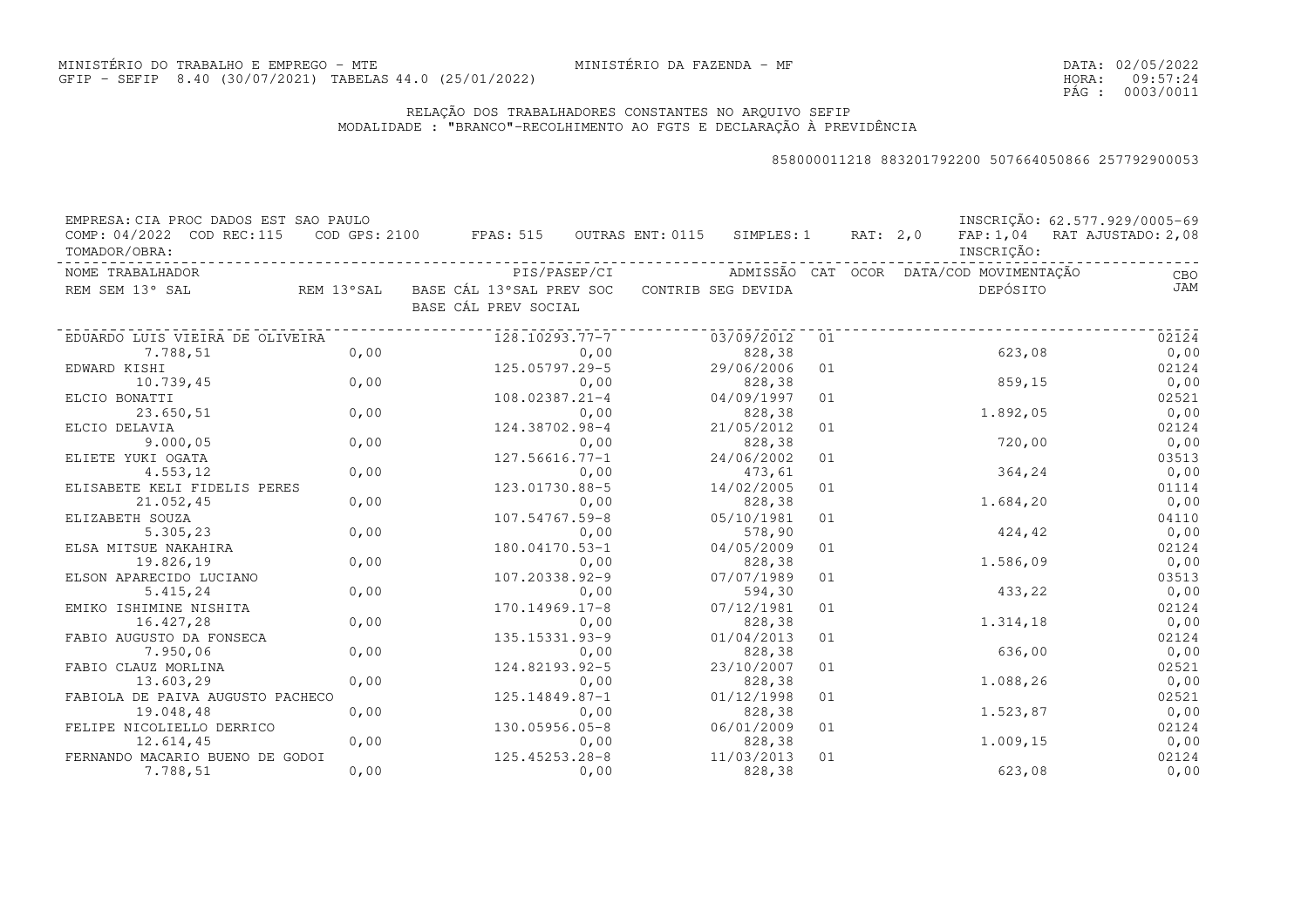DATA:02/05/2022HORA: PÁG : 09:57:24 0004/0011

# RELAÇÃO DOS TRABALHADORES CONSTANTES NO ARQUIVO SEFIPMODALIDADE : "BRANCO"-RECOLHIMENTO AO FGTS E DECLARAÇÃO À PREVIDÊNCIA

| EMPRESA: CIA PROC DADOS EST SAO PAULO      |          |                                                             |              |                    |    |                |                                         | INSCRIÇÃO: 62.577.929/0005-69 |
|--------------------------------------------|----------|-------------------------------------------------------------|--------------|--------------------|----|----------------|-----------------------------------------|-------------------------------|
| COMP: 04/2022 COD REC:115<br>TOMADOR/OBRA: |          | COD GPS: 2100 FPAS: 515 OUTRAS ENT: 0115 SIMPLES: 1         |              |                    |    | RAT: 2,0       | INSCRIÇÃO:                              | FAP: 1,04 RAT AJUSTADO: 2,08  |
| NOME TRABALHADOR                           |          |                                                             | PIS/PASEP/CI |                    |    |                | ADMISSÃO CAT OCOR DATA/COD MOVIMENTAÇÃO | CBO                           |
| REM SEM 13° SAL                            |          | REM 13°SAL BASE CÁL 13°SAL PREV SOC<br>BASE CÁL PREV SOCIAL |              | CONTRIB SEG DEVIDA |    |                | DEPÓSITO                                | JAM                           |
| GILBERTO BELTRAO DUPITA                    |          | 131.55259.85-9                                              |              | 14/02/2019         | 01 |                |                                         | 02521                         |
| 15.951,17                                  | 0,00     |                                                             | 0,00         | 828,38             |    |                | 1.276,09                                | 0,00                          |
| GILBERTO TADEU DO CARMO                    |          | $128.49994.77 - 6$                                          |              | 04/03/2013         | 01 |                |                                         | 02124                         |
| 8.023,68                                   | 0,00     |                                                             | 0,00         | 828,38             |    |                | 641,89                                  | 0,00                          |
| GISELLE GIOVANNETTI NAVES                  |          | 120.45796.25-8                                              |              | 05/12/1984         | 01 |                |                                         | 02124                         |
| 32.270,48                                  | 0,00     |                                                             | 0,00         | 828,38             |    |                | 2.581,64                                | 0,00                          |
| GLADYS GIRON BARREDO                       |          | 121.93877.31-0                                              |              | 05/07/1990         | 01 |                |                                         | 02521                         |
| 14.236,20                                  | 4.810,29 |                                                             | 0,00         | 828,38             |    |                | 1.523,72                                | 0,00                          |
| HERMINIO BESSELER JUNIOR                   |          | 123.03207.97-7                                              |              | 24/06/2002         | 01 |                |                                         | 03513                         |
| 4.832,16                                   | 0,00     |                                                             | 0,00         | 512,67             |    |                | 386,58                                  | 0,00                          |
| IARA SILVIA BARBARIAN                      |          | 108.19955.98-9                                              |              | 05/07/1990         | 01 |                |                                         | 02521                         |
| 15.318,66                                  | 0,00     |                                                             | 0,00         | 828,38             |    |                | 1.225,50                                | 0,00                          |
| INDIO BRASILEIRO GUERRA NETO               |          | 121.91403.22-2                                              |              | 24/07/2019         | 01 | 0 <sub>5</sub> |                                         | 02521                         |
| 20.972,24                                  | 0,00     |                                                             | 0,00         | 828,38             |    |                | 1.677,78                                | 0,00                          |
| IVANY LIETTE SOUTO                         |          | 170.31121.78-5                                              |              | 07/07/1989         | 01 |                |                                         | 03513                         |
| 5.578,80                                   | 0,00     |                                                             | 0,00         | 617,20             |    |                | 446,30                                  | 0,00                          |
| JOSE ANTONIO DE OLIVEIRA NETO              |          | 121.23941.48-6                                              |              | 03/10/1988         | 01 |                |                                         | 03513                         |
| 5.421,52                                   | 0,00     |                                                             | 0,00         | 595,18             |    |                | 433,73                                  | 0,00                          |
| JOSE ANTONIO FIGUEIREDO                    |          | 170.08280.45-7                                              |              | 03/09/1980         | 01 |                |                                         | 04110                         |
| 4.577,32                                   | 0,00     |                                                             | 0,00         | 477,00             |    |                | 366,18                                  | 0,00                          |
| JOSE CELIO COIMBRA ROCHA                   |          | 105.55088.27-5                                              |              | 12/07/1985         | 01 |                |                                         | 02124                         |
| 16.351,84                                  | 0,00     |                                                             | 0,00         | 828,38             |    |                | 1.308,15                                | 0,00                          |
| JOSE EVERTON MACEDO SANTOS                 |          | 129.77210.89-1                                              |              | 07/08/2008         | 01 |                |                                         | 03513                         |
| 4.454,13                                   | 0,00     |                                                             | 0,00         | 459,75             |    |                | 356,33                                  | 0,00                          |
| JOSE MARCOS CORREIA DE JESUS               |          | 130.70403.77-7                                              |              | 11/03/2013         | 01 |                |                                         | 02124                         |
| 8.023,68                                   | 0,00     |                                                             | 0,00         | 828,38             |    |                | 641,89                                  | 0,00                          |
| JOSEFA DANTAS DE OLIVEIRA MELO             |          | 107.04050.13-4                                              |              | 13/06/1986         | 01 |                |                                         | 04110                         |
| 3.478,20                                   | 0,00     |                                                             | 0,00         | 326,38             |    |                | 278,26                                  | 0,00                          |
| JUCIMARA USAN CAFARELLI                    |          | 170.22298.24-4                                              |              | 14/10/1987         | 01 |                |                                         | 03513                         |
| 5.427,79                                   | 0,00     |                                                             | 0,00         | 596,06             |    |                | 434,22                                  | 0,00                          |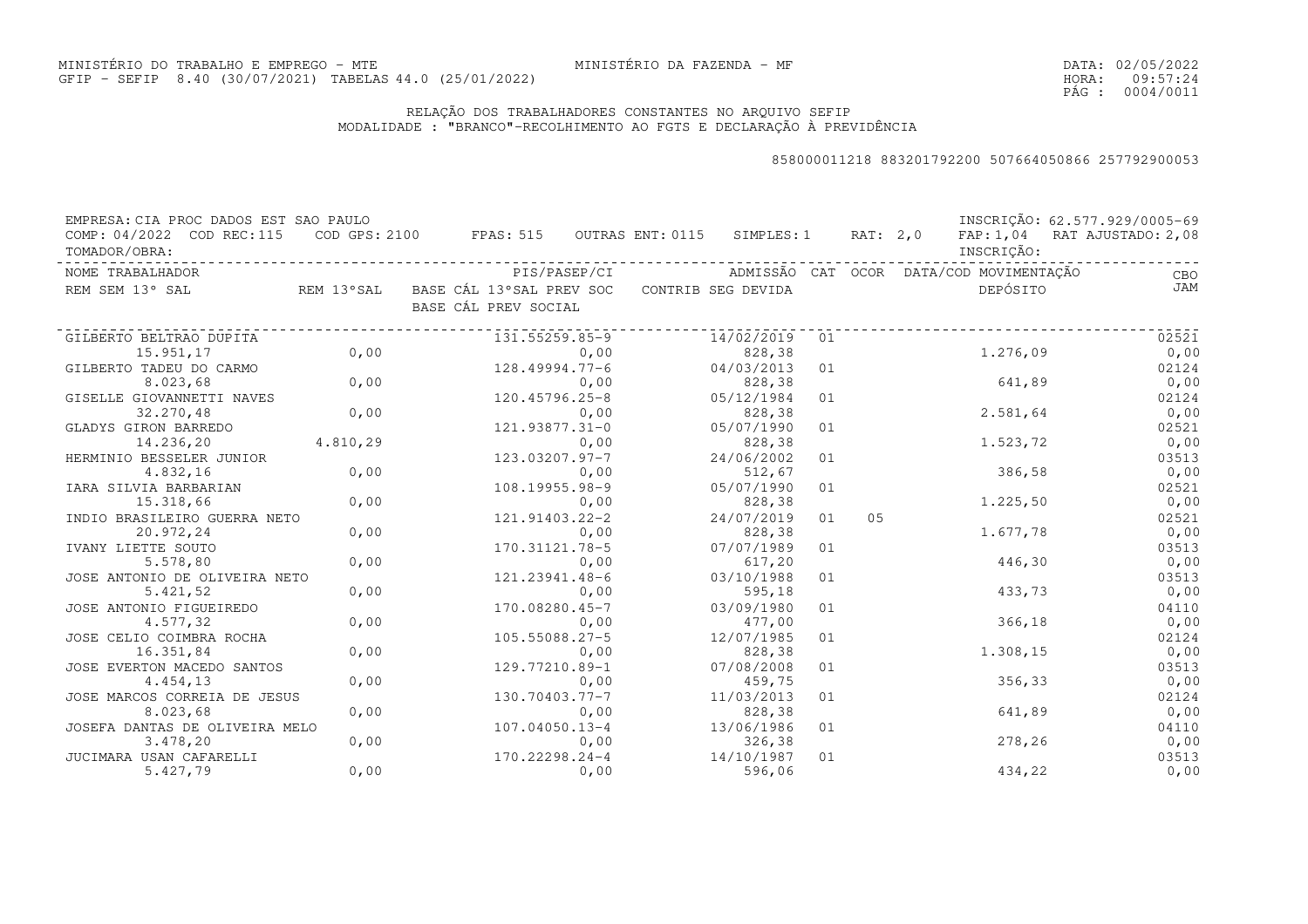DATA:02/05/2022HORA: PÁG : 09:57:24 0005/0011

# RELAÇÃO DOS TRABALHADORES CONSTANTES NO ARQUIVO SEFIPMODALIDADE : "BRANCO"-RECOLHIMENTO AO FGTS E DECLARAÇÃO À PREVIDÊNCIA

| EMPRESA: CIA PROC DADOS EST SAO PAULO<br>COMP: 04/2022 COD REC:115<br>TOMADOR/OBRA: |      | COD GPS: 2100 FPAS: 515 OUTRAS ENT: 0115 SIMPLES: 1                            |              |                      |    | RAT: 2,0 | INSCRIÇÃO:                              | INSCRIÇÃO: 62.577.929/0005-69<br>FAP: 1,04 RAT AJUSTADO: 2,08 |
|-------------------------------------------------------------------------------------|------|--------------------------------------------------------------------------------|--------------|----------------------|----|----------|-----------------------------------------|---------------------------------------------------------------|
| NOME TRABALHADOR                                                                    |      |                                                                                | PIS/PASEP/CI |                      |    |          | ADMISSÃO CAT OCOR DATA/COD MOVIMENTAÇÃO | CBO                                                           |
| REM SEM 13° SAL                                                                     |      | REM 13°SAL BASE CÁL 13°SAL PREV SOC CONTRIB SEG DEVIDA<br>BASE CÁL PREV SOCIAL |              |                      |    |          | DEPÓSITO                                | JAM                                                           |
| JULIANA DA SILVA LOPES ANGELINI                                                     |      | 126.67413.81-6                                                                 |              | 01/10/2012           | 01 |          |                                         | 02124                                                         |
| 7.788,51                                                                            | 0,00 |                                                                                | 0,00         | 828,38               |    |          | 623,08                                  | 0,00                                                          |
| JUNIOR FERREIRA DOS SANTOS                                                          |      | 170.51619.82-7                                                                 |              | 03/05/2012           | 01 |          |                                         | 02124                                                         |
| 14.067,30                                                                           | 0,00 |                                                                                | 0,00         | 828,38               |    |          | 1.125,38                                | 0,00                                                          |
| KAIO PHELLIPE LINO COUTINHO MELO                                                    |      | 203.66064.95-3                                                                 |              | 11/03/2013           | 01 |          |                                         | 02124                                                         |
| 8.023,68                                                                            | 0,00 |                                                                                | 0,00         | 828,38               |    |          | 641,89                                  | 0,00                                                          |
| KARINA NOGUEIRA DE ALBUQUERQUE                                                      |      | 210.60440.15-8                                                                 |              | 22/11/2021           | 01 |          |                                         | 02521                                                         |
| 12.040,45                                                                           | 0,00 |                                                                                | 0,00         | 828,38               |    |          | 963,23                                  | 0,00                                                          |
| LUCELIA LOUREIRO E SILVA                                                            |      | 190.15913.59-8                                                                 |              | 13/10/2005           | 01 |          |                                         | 03513                                                         |
| 4.438,33                                                                            | 0,00 |                                                                                | 0,00         | 457,54               |    |          | 355,06                                  | 0,00                                                          |
| LUCIANE VIEIRA MARCON                                                               |      | $127.51616.77 - 3$                                                             |              | 01/07/2002           | 01 |          |                                         | 02521                                                         |
| 10.834,14                                                                           | 0,00 |                                                                                | 0,00         | 828,38               |    |          | 866,73                                  | 0,00                                                          |
| LUIZ GIMAIEL                                                                        |      | 100.56773.99-1                                                                 |              | 05/01/1976           | 01 |          |                                         | 03513                                                         |
| 10.519,06                                                                           | 0,00 |                                                                                | 0,00         | 828,38               |    |          | 841,53                                  | 0,00                                                          |
| MACIEL BALDOINO DA SILVA                                                            |      | 106.47472.85-3                                                                 |              | 10/08/1987           | 01 |          |                                         | 02124                                                         |
| 18.375,15                                                                           | 0,00 |                                                                                | 0,00         | 828,38               |    |          | 1.470,02                                | 0,00                                                          |
| MARA JULIA DA SILVA FERREIRA                                                        |      | 122.48675.72-2                                                                 |              | 07/07/1989           | 01 |          |                                         | 03513                                                         |
| 5.102,55                                                                            | 0,00 |                                                                                | 0,00         | 550,53               |    |          | 408,21                                  | 0,00                                                          |
| MARCEL ANTONIO MATTOS                                                               |      | 122.98509.22-2                                                                 |              | 14/10/2009           | 01 |          |                                         | 02521                                                         |
| 11.435,44                                                                           | 0,00 |                                                                                | 0,00         | 828,38               |    |          | 914,84                                  | 0,00                                                          |
| MARCEL PAIVA DE FARIA DIAS                                                          |      | 137.16080.85-2                                                                 |              | 22/04/2014           | 01 |          |                                         | 02521                                                         |
| 10.924,92                                                                           | 0,00 |                                                                                | 0,00         | 828,38               |    |          | 873,99                                  | 0,00                                                          |
| MARCELO EIJI MITSHASHI                                                              |      | 121.94048.38-5                                                                 |              | 21/05/2012           | 01 |          |                                         | 02124                                                         |
| 7.788,51                                                                            | 0,00 |                                                                                | 0,00         | 828,38               |    |          | 623,09                                  | 0,00                                                          |
| MARCELO FERNANDES GARCEZ                                                            |      | 123.93048.80-6                                                                 |              | 04/04/2017           | 01 |          |                                         | 01114                                                         |
| 18.713,29                                                                           | 0,00 |                                                                                | 0,00         | 828,38               |    |          | 1.497,07                                | 0,00                                                          |
| MARCELO GIRARDI MANHAES                                                             |      | 127.80654.81-5                                                                 |              | 18/06/2014           | 01 |          |                                         | 02124                                                         |
| 12.305,22                                                                           | 0,00 |                                                                                | 0,00         | 828,38               |    |          | 984,41                                  | 0,00                                                          |
| MARCELO OLIVEIRA SOUZA FUZARO<br>13.653,91                                          | 0,00 | 127.43388.22-8                                                                 | 0,00         | 03/11/2021<br>828,38 | 01 |          | 1.092,31                                | 02521<br>0,00                                                 |
|                                                                                     |      |                                                                                |              |                      |    |          |                                         |                                                               |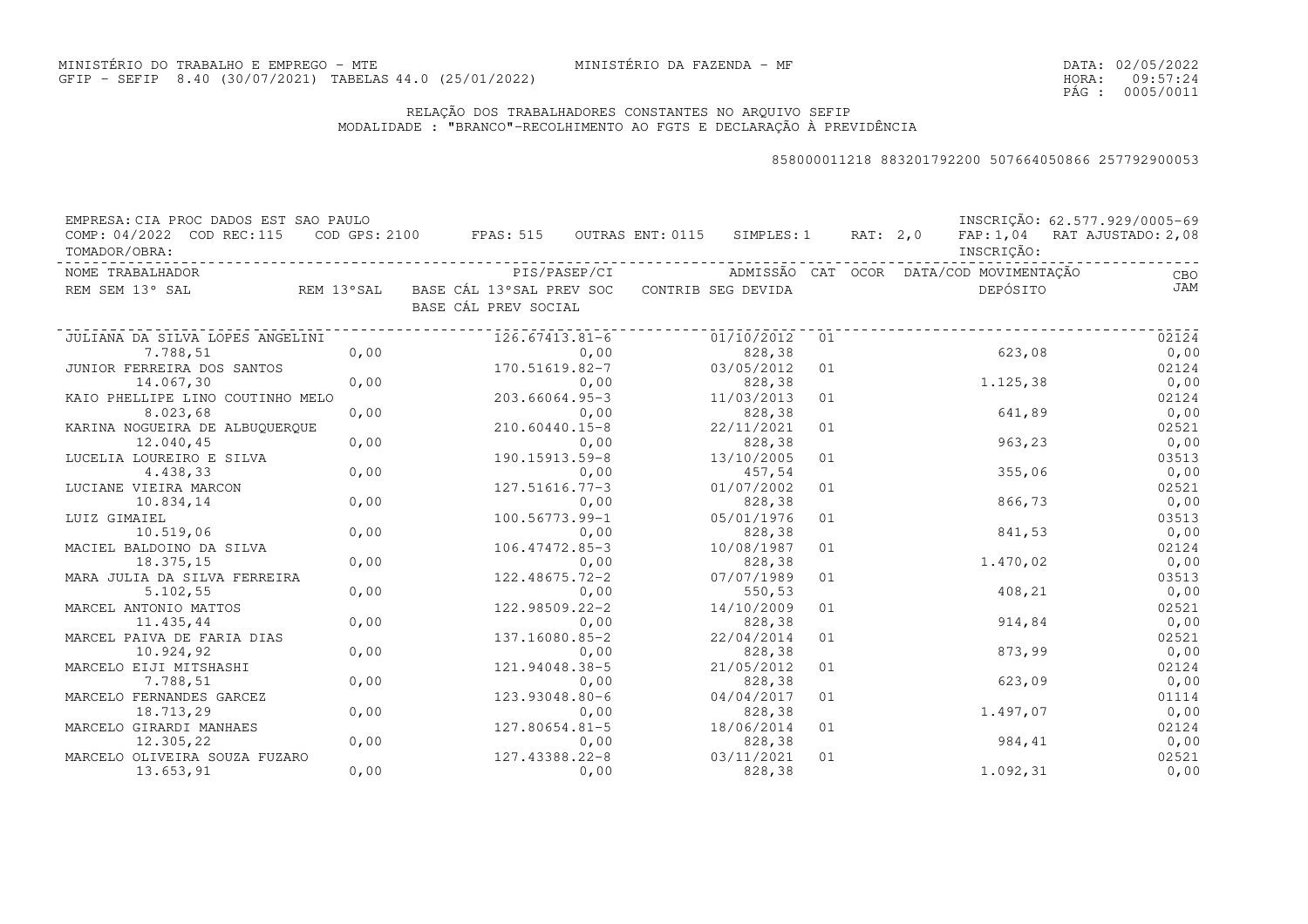DATA:02/05/2022HORA: PÁG : 09:57:24 0006/0011

# RELAÇÃO DOS TRABALHADORES CONSTANTES NO ARQUIVO SEFIPMODALIDADE : "BRANCO"-RECOLHIMENTO AO FGTS E DECLARAÇÃO À PREVIDÊNCIA

| EMPRESA: CIA PROC DADOS EST SAO PAULO    |          |                                                              |              |            |    |  |                                         | INSCRIÇÃO: 62.577.929/0005-69 |
|------------------------------------------|----------|--------------------------------------------------------------|--------------|------------|----|--|-----------------------------------------|-------------------------------|
| COMP: 04/2022 COD REC:115                |          | COD GPS: 2100 FPAS: 515 OUTRAS ENT: 0115 SIMPLES: 1 RAT: 2,0 |              |            |    |  |                                         | FAP: 1,04 RAT AJUSTADO: 2,08  |
| TOMADOR/OBRA:                            |          |                                                              |              |            |    |  | INSCRIÇÃO:                              |                               |
| NOME TRABALHADOR                         |          |                                                              | PIS/PASEP/CI |            |    |  | ADMISSÃO CAT OCOR DATA/COD MOVIMENTAÇÃO | <b>CBO</b>                    |
| REM SEM 13° SAL                          |          | REM 13°SAL BASE CÁL 13°SAL PREV SOC CONTRIB SEG DEVIDA       |              |            |    |  | DEPÓSITO                                | <b>JAM</b>                    |
|                                          |          | BASE CÁL PREV SOCIAL                                         |              |            |    |  |                                         |                               |
| MARCIO ELOY UBERTI                       |          | 126.00176.93-6                                               |              | 12/05/2014 | 01 |  |                                         | 02124                         |
| 8.139,00                                 | 0,00     |                                                              | 0,00         | 828,38     |    |  | 651,12                                  | 0,00                          |
| MARCOS FERNANDO NEMER KUPPER             |          | 126.81840.23-8                                               |              | 08/02/2006 | 01 |  |                                         | 02124                         |
| 9.335,94                                 | 0,00     |                                                              | 0,00         | 828,38     |    |  | 746,87                                  | 0,00                          |
| MARIA APARECIDA TENORIO FERREIRA DA SILV |          | 124.70294.02-0                                               |              | 19/07/2004 | 01 |  |                                         | 03513                         |
| 4.894,43                                 | 0,00     |                                                              | 0,00         | 521,39     |    |  | 391,55                                  | 0,00                          |
| MARIA AUXILIADORA CARVALHO DE CAMARGO    |          | 123.97577.84-6                                               |              | 13/10/2021 | 01 |  |                                         | 02521                         |
| 13.653,91                                | 0,00     |                                                              | 0,00         | 828,38     |    |  | 1.092,32                                | 0,00                          |
| MARIA CECILIA DE SOUZA LEAO IKEDO        |          | 121.37029.39-3                                               |              | 03/07/1990 | 01 |  |                                         | 02124                         |
| 23.873,56                                | 0,00     |                                                              | 0,00         | 828,38     |    |  | 1.909,89                                | 0,00                          |
| MARIA CRISTINA SIMIM DE PAULA            |          | 123.92727.15-7                                               |              | 11/03/2008 | 01 |  |                                         | 02521                         |
| 11.639,64                                | 0,00     |                                                              | 0,00         | 828,38     |    |  | 931,18                                  | 0,00                          |
| MARIA HELENA DE SOUZA                    |          | $120.67425.40-6$                                             |              | 17/06/1986 | 01 |  |                                         | 03513                         |
| 5.120,29                                 | 0,00     |                                                              | 0,00         | 553,01     |    |  | 409,63                                  | 0,00                          |
| MARIA LUCIA CALLEGARO                    |          | 103.75970.02-6                                               |              | 13/10/1987 | 01 |  |                                         | 03513                         |
| 6.461, 55                                | 0,00     |                                                              | 0,00         | 740,79     |    |  | 516, 93                                 | 0,00                          |
| MARIO JORGE DO CARMO                     |          | 124.38627.99-0                                               |              | 11/03/2013 | 01 |  |                                         | 02124                         |
| 8.023,68                                 | 0,00     |                                                              | 0,00         | 828,38     |    |  | 641,89                                  | 0,00                          |
| MAURICIO JUSTINIANO DOS SANTOS           |          | 170.22299.01-1                                               |              | 01/06/1988 | 01 |  |                                         | 02521                         |
| 21.404,75                                | 7.741,88 |                                                              | 0,00         | 828,38     |    |  | 2.331,73                                | 0,00                          |
| MIRIAN APARECIDA BISMARA REGITANO        |          | 121.26603.03-4                                               |              | 17/03/2009 | 01 |  |                                         | 02124                         |
| 12.614,45                                | 0,00     |                                                              | 0,00         | 828,38     |    |  | 1.009,16                                | 0,00                          |
| MONICA FERREIRA GOMES                    |          | 123.50451.50-1                                               |              | 07/07/1989 | 01 |  |                                         | 03513                         |
| 5.102, 55                                | 0,00     |                                                              | 0,00         | 550,53     |    |  | 408,21                                  | 0,00                          |
| MURILLO MASSAHARU ADACHI                 |          | 104.34893.57-6                                               |              | 09/06/2014 | 01 |  |                                         | 02521                         |
| 10.604,89                                | 0,00     |                                                              | 0,00         | 828,38     |    |  | 848,40                                  | 0,00                          |
| NIELSEN REGENILSON DE ALMEIDA            |          | 135.78403.93-7                                               |              | 13/08/2019 | 01 |  |                                         | 02521                         |
| 21.107,12                                | 0,00     |                                                              | 0,00         | 828,38     |    |  | 1.688,56                                | 0,00                          |
| NIKOLAS ARTEN MARCONDES PEREIRA          |          | 132.53443.77-8                                               |              | 21/11/2012 | 01 |  |                                         | 02124                         |
| 7.560,33                                 | 0,00     |                                                              | 0,00         | 828,38     |    |  | 604,82                                  | 0,00                          |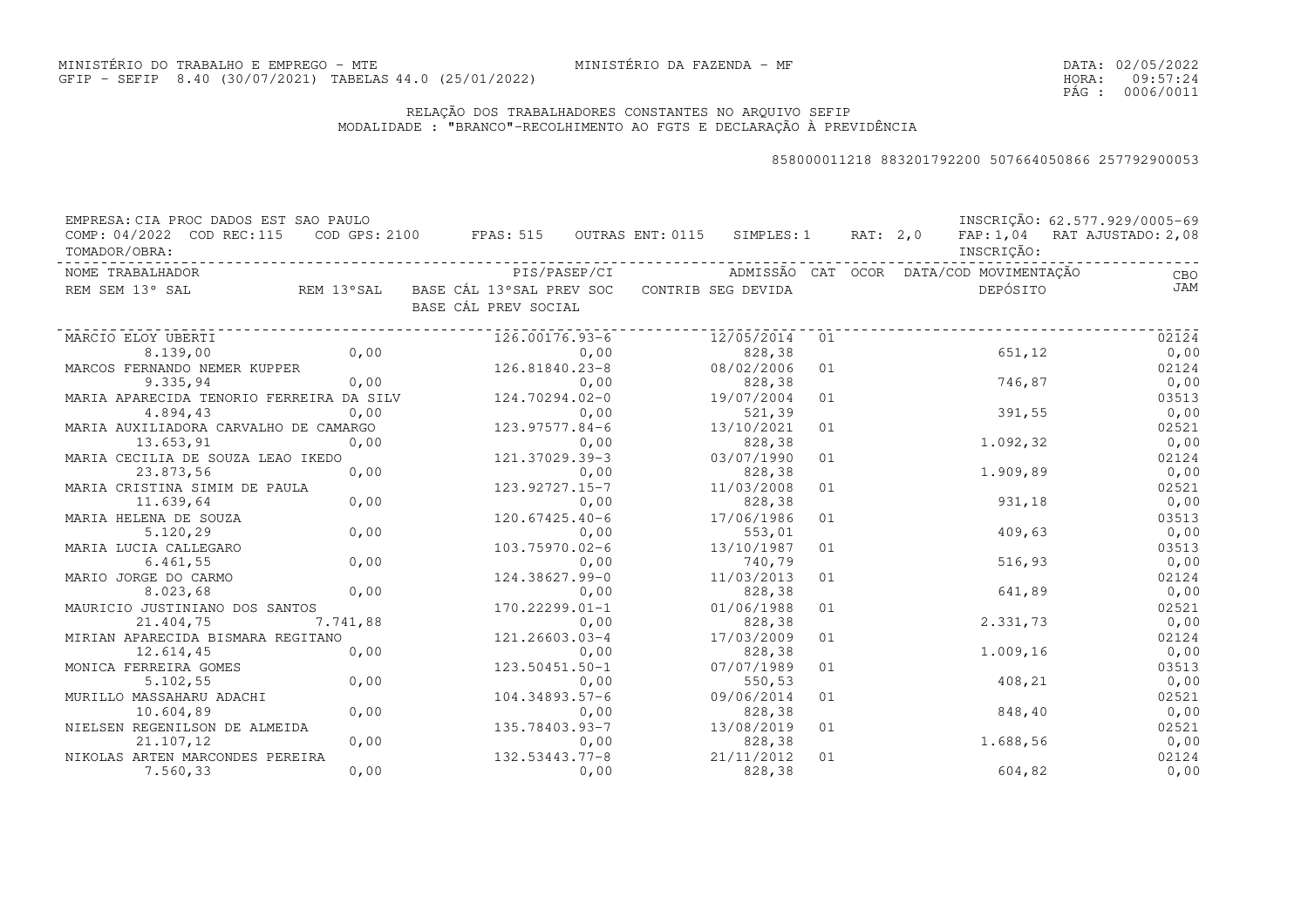DATA:02/05/2022HORA: PÁG : 09:57:24 0007/0011

# RELAÇÃO DOS TRABALHADORES CONSTANTES NO ARQUIVO SEFIPMODALIDADE : "BRANCO"-RECOLHIMENTO AO FGTS E DECLARAÇÃO À PREVIDÊNCIA

| EMPRESA: CIA PROC DADOS EST SAO PAULO      |      |                                                                                |      |            |            |    |  |            | INSCRIÇÃO: 62.577.929/0005-69 |
|--------------------------------------------|------|--------------------------------------------------------------------------------|------|------------|------------|----|--|------------|-------------------------------|
| COMP: 04/2022 COD REC:115<br>TOMADOR/OBRA: |      | COD GPS: 2100 FPAS: 515 OUTRAS ENT: 0115 SIMPLES: 1 RAT: 2,0                   |      |            |            |    |  | INSCRIÇÃO: | FAP: 1,04 RAT AJUSTADO: 2,08  |
| NOME TRABALHADOR                           |      |                                                                                |      |            |            |    |  |            | <b>CBO</b>                    |
| REM SEM 13° SAL                            |      | REM 13°SAL BASE CÁL 13°SAL PREV SOC CONTRIB SEG DEVIDA<br>BASE CÁL PREV SOCIAL |      |            |            |    |  | DEPÓSITO   | <b>JAM</b>                    |
| OSVALDO BRANDAO DE MELO                    |      | 123.02447.48-6                                                                 |      |            | 12/04/2012 | 01 |  |            | 01114                         |
| 15.093,10                                  | 0,00 |                                                                                | 0,00 |            | 828,38     |    |  | 1.207,45   | 0,00                          |
| PAULO ROBERTO DE OLIVEIRA BEZERRA          |      | 128.87290.81-0                                                                 |      |            | 18/02/2013 | 01 |  |            | 03513                         |
| 4.334,20                                   |      | 0,00<br>0,00<br>123.50421.87-4<br>0,00<br>107.47844.84-1                       |      |            | 442,96     |    |  |            | 346,73<br>0,00                |
| PAULO ROBERTO DOS SANTOS MEDEIROS          |      |                                                                                |      | 18/07/1988 |            | 01 |  |            | 02124                         |
| 12.102,89                                  |      |                                                                                |      |            | 828,38     |    |  | 968,24     | 0,00                          |
| PEDRO LANCA                                |      |                                                                                |      |            | 05/10/1981 | 01 |  |            | 02124                         |
| 19.061,19                                  | 0,00 |                                                                                | 0,00 |            | 828,38     |    |  | 1,524,90   | 0,00                          |
| RAFAEL CARDOSO PERAL                       |      | 132.22178.85-1                                                                 |      |            | 01/04/2013 | 01 |  |            | 02124                         |
| 7.950,06                                   | 0,00 |                                                                                | 0,00 |            | 828,38     |    |  | 636,00     | 0,00                          |
| RAQUEL DE OLIVEIRA PEREIRA                 |      | $133.12771.77 - 2$                                                             |      |            | 01/04/2013 | 01 |  |            | 02124                         |
| 7.490,97                                   | 0,00 |                                                                                | 0,00 |            | 828,38     |    |  | 599,27     | 0,00                          |
| REGINA CELIA ZAMBELLI TORRANO              |      | $106.89534.34-2$                                                               |      |            | 24/06/2002 | 01 |  |            | 03513                         |
| 5.128,45                                   | 0,00 |                                                                                | 0,00 |            | 554, 15    |    |  | 410,28     | 0,00                          |
| RENATA BEVILACQUA NASSUR                   |      | 108.55398.54-7                                                                 |      |            | 03/02/1986 | 01 |  |            | 02124                         |
| 10.973,70                                  | 0,00 |                                                                                | 0,00 |            | 828,38     |    |  | 877,90     | 0,00                          |
| RICARDO DA GLORIA                          |      | 108.21036.83-9                                                                 |      |            | 10/06/1986 | 01 |  |            | 03513                         |
| 5.767,08                                   | 0,00 |                                                                                | 0,00 |            | 643,56     |    |  | 461,37     | 0,00                          |
| ROBERTO ANDIARA DA SILVA ROSA              |      | 170.68662.24-0                                                                 |      |            | 22/07/1998 | 01 |  |            | 03513                         |
| 4.848,30                                   | 0,00 |                                                                                | 0,00 |            | 514,93     |    |  | 387,86     | 0,00                          |
| ROSANA ROCHA NOVAS                         |      | 108.89465.65-4                                                                 |      |            | 17/06/1986 | 01 |  |            | 03513                         |
| 5.274,78                                   | 0,00 |                                                                                | 0,00 |            | 574,64     |    |  | 421,99     | 0,00                          |
| ROSANGELA RODRIGUES DE ALMEIDA             |      | 129.79528.81-3                                                                 |      |            | 24/06/2002 | 01 |  |            | 03513                         |
| 6.268, 11                                  | 0,00 |                                                                                | 0,00 |            | 713,71     |    |  | 501,44     | 0,00                          |
| RUI FONSECA PEREIRA                        |      | 130.75984.89-1                                                                 |      |            | 22/04/2013 | 01 |  |            | 02124                         |
| 7.950,06                                   | 0,00 |                                                                                | 0,00 |            | 828,38     |    |  | 636,00     | 0,00                          |
| SALETE CONCEICAO DE SOUZA BUONO            |      | 121.91522.18-3                                                                 |      |            | 05/07/1990 | 01 |  |            | 04110                         |
| 3.674, 25                                  | 0,00 |                                                                                | 0,00 |            | 350, 57    |    |  | 293,95     | 0,00                          |
| SANDRA REGINA NARDI                        |      | 121.29321.25-0                                                                 |      |            | 05/07/1990 | 01 |  |            | 02124                         |
| 23.103,45                                  | 0,00 |                                                                                | 0,00 |            | 828,38     |    |  | 1.848,28   | 0,00                          |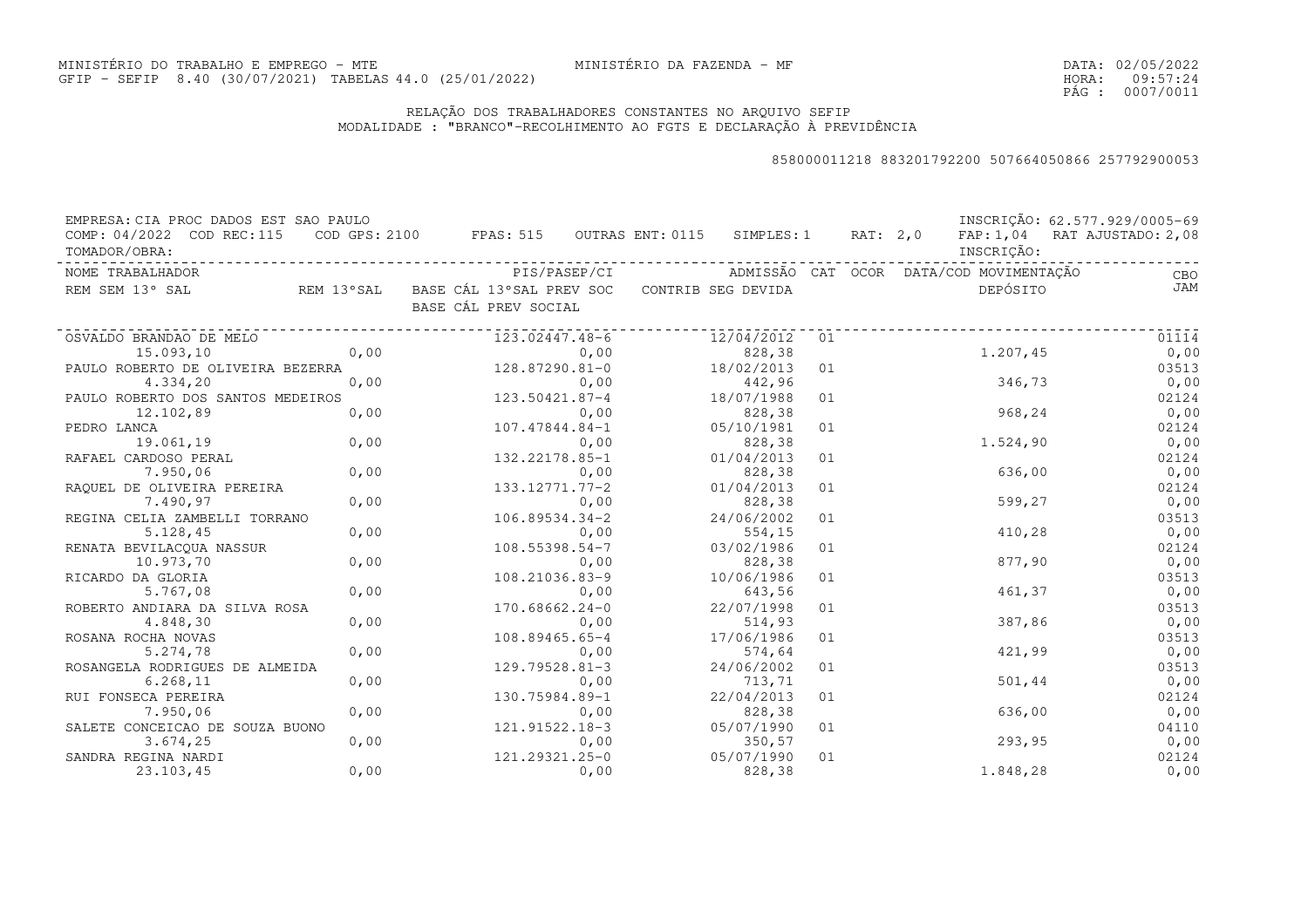DATA:02/05/2022HORA: PÁG : 09:57:24 0008/0011

#### RELAÇÃO DOS TRABALHADORES CONSTANTES NO ARQUIVO SEFIPMODALIDADE : "BRANCO"-RECOLHIMENTO AO FGTS E DECLARAÇÃO À PREVIDÊNCIA

#### 858000011218 883201792200 507664050866 257792900053

| EMPRESA: CIA PROC DADOS EST SAO PAULO<br>COMP: 04/2022 COD REC:115<br>TOMADOR/OBRA: |      | COD GPS: 2100 FPAS: 515 OUTRAS ENT: 0115 SIMPLES: 1 RAT: 2,0                   |            |    |    | INSCRIÇÃO:                              | INSCRIÇÃO: 62.577.929/0005-69<br>FAP: 1,04 RAT AJUSTADO: 2,08 |
|-------------------------------------------------------------------------------------|------|--------------------------------------------------------------------------------|------------|----|----|-----------------------------------------|---------------------------------------------------------------|
| NOME TRABALHADOR                                                                    |      | PIS/PASEP/CI                                                                   |            |    |    | ADMISSÃO CAT OCOR DATA/COD MOVIMENTAÇÃO | CBO                                                           |
| REM SEM 13° SAL                                                                     |      | REM 13°SAL BASE CÁL 13°SAL PREV SOC CONTRIB SEG DEVIDA<br>BASE CÁL PREV SOCIAL |            |    |    | DEPÓSITO                                | JAM                                                           |
| SANDRO SILVA DE OLIVEIRA                                                            |      | 126.52240.85-6                                                                 | 26/05/1998 | 01 |    |                                         | 02124                                                         |
| 11.439,19                                                                           | 0,00 | 0,00                                                                           | 828,38     |    |    | 915, 13                                 | 0,00                                                          |
| SERGE BIREPINTE                                                                     |      | 121.81187.81-0                                                                 | 25/01/2022 | 01 |    |                                         | 02521                                                         |
| 15.486,57                                                                           | 0,00 | 0,00                                                                           | 828,38     |    |    | 1.238, 93                               | 0,00                                                          |
| SILVANA DE SA ALBUOUEROUE                                                           |      | 108.76790.62-4                                                                 | 24/02/1986 | 01 |    |                                         | 03513                                                         |
| 6.167,82                                                                            | 0,00 | 0,00                                                                           | 699,67     |    |    | 493,43                                  | 0,00                                                          |
| SILVIA ANDOLPHO SILVEIRA MACHADO CHIOATT                                            |      | 108.02688.69-9                                                                 | 29/06/1990 | 01 |    |                                         | 02521                                                         |
| 26.697,31                                                                           | 0,00 | 0,00                                                                           | 828,38     |    |    | 2.135,79                                | 0,00                                                          |
| SILVIA DE SOUZA CABRAL                                                              |      | 190.04000.28-6                                                                 | 16/04/2001 | 01 |    |                                         | 02521                                                         |
| 8.323,30                                                                            | 0,00 | 0,00                                                                           | 828,38     |    |    | 665,86                                  | 0,00                                                          |
| SIMONE BENAVIDE ZORNEK                                                              |      | 123.40652.32-6                                                                 | 02/09/2005 | 01 | 05 |                                         | 02521                                                         |
| 11.624,38                                                                           | 0,00 | 0,00                                                                           | 828,38     |    |    | 929,96                                  | 0,00                                                          |
| SIMONE MARTINS OLIVERO                                                              |      | $170.45445.11 - 1$                                                             | 11/01/2006 | 01 |    |                                         | 02521                                                         |
| 21.220,97                                                                           | 0,00 | 0,00                                                                           | 828,38     |    |    | 1.697,67                                | 0,00                                                          |
| VAGNER ELIDIO FRANCISCO                                                             |      | 170.22297.53-1                                                                 | 27/05/1986 | 01 |    |                                         | 02124                                                         |
| 11.151,61                                                                           | 0,00 | 0,00                                                                           | 828,38     |    |    | 892,12                                  | 0,00                                                          |
| VALCIONE PEREIRA ARTHUR                                                             |      | 122.20207.24-4                                                                 | 02/05/2012 | 01 |    |                                         | 02124                                                         |
| 12.167,92                                                                           | 0,00 | 0,00                                                                           | 828,38     |    |    | 973,44                                  | 0,00                                                          |
| VANESSA APARECIDA COTA                                                              |      | 133.23272.89-6                                                                 | 08/04/2014 | 01 |    |                                         | 02521                                                         |
| 10.924,92                                                                           | 0,00 | 0,00                                                                           | 828,38     |    |    | 873,99                                  | 0,00                                                          |
| VERA LUCIA DE OLIVEIRA                                                              |      | 121.91020.77-3                                                                 | 20/08/2008 | 01 |    |                                         | 01114                                                         |
| 26.695,46                                                                           | 0,00 | 0,00                                                                           | 828,38     |    |    | 2.135,64                                | 0,00                                                          |
| WAGNER YOKOO DA SILVA                                                               |      | 127.62185.89-2                                                                 | 01/04/2013 | 01 |    |                                         | 02124                                                         |
| 7.490,97                                                                            | 0,00 | 0,00                                                                           | 828,38     |    |    | 599,27                                  | 0,00                                                          |
| ZULEIDA COIMBRA MELAO                                                               |      | 121.27042.49-4                                                                 | 17/06/2021 | 01 |    |                                         | 01114                                                         |
| 20.360,71                                                                           | 0,00 | 0,00                                                                           | 828,38     |    |    | 1.628,86                                | 0,00                                                          |
| ZULEIKA PEREIRA FAGUNDES                                                            |      | $120.66035.25 - 6$                                                             | 11/06/2008 | 01 |    |                                         | 03513                                                         |
| 4.454,13                                                                            | 0,00 | 0,00                                                                           | 459,75     |    |    | 356,34                                  | 0,00                                                          |
| ZULENE CHAGAS RODRIGUES AGUIRRE                                                     |      | 123.87916.07-9                                                                 | 21/10/2004 | 01 |    |                                         | 02521                                                         |
| 17.572,59                                                                           | 0,00 | 0,00                                                                           | 828,38     |    |    | 1.405,81                                | 0,00                                                          |
| TOTAIS DA EMPRESA/TOMADOR                                                           |      |                                                                                |            |    |    |                                         |                                                               |

 $1.376.864,94$  25.489,17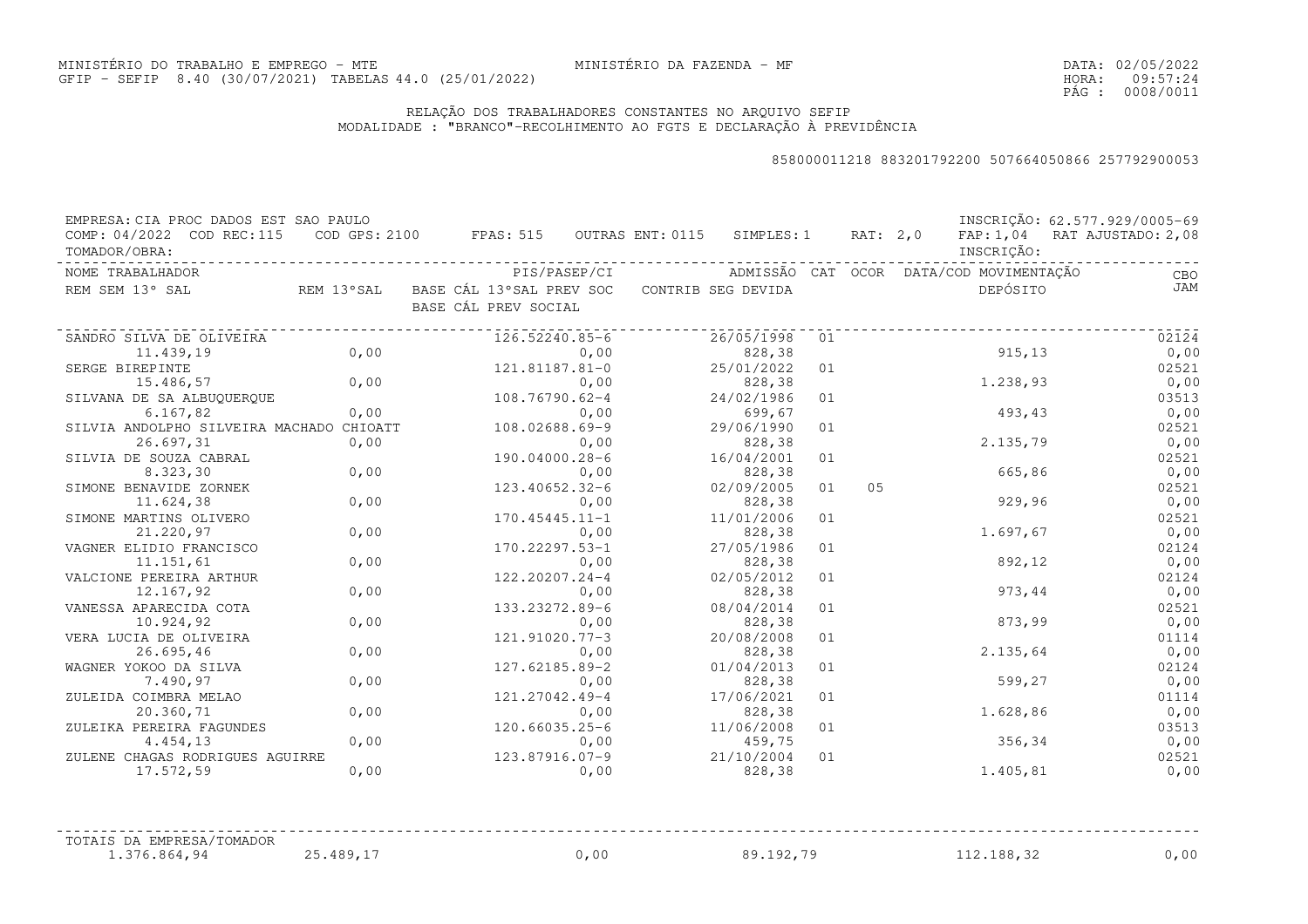MINISTÉRIO DA FAZENDA - MF

MINISTÉRIO DO TRABALHO E EMPREGO - MTEGFIP - SEFIP 8.40 (30/07/2021) TABELAS44.0 (25/01/2022)

DATA:02/05/2022HORA: PÁG : 09:57:24 0009/0011

# RELAÇÃO DOS TRABALHADORES CONSTANTES NO ARQUIVO SEFIP

RESUMO DO FECHAMENTO - EMPRESA

MODALIDADE : "BRANCO"-RECOLHIMENTO AO FGTS E DECLARAÇÃO À PREVIDÊNCIA

| COMP: 04/2022<br>TOMADOR/OBRA: | EMPRESA: CIA PROC DADOS EST SAO PAULO<br>COD REC: 115 | $COD$ GPS: $2100$   | N° DE CONTROLE: JXvqoavBQey0000-9<br>OUTRAS ENT: 0115<br>FPAS: 515 | SIMPLES: 1<br>RAT: 2,0 | N° AROUIVO: DaMOOKOuMsh0000-4<br>INSCRIÇÃO: 62.577.929/0005-69<br>FAP: 1,04 RAT AJUSTADO: 2,08<br>INSCRIÇÃO: |
|--------------------------------|-------------------------------------------------------|---------------------|--------------------------------------------------------------------|------------------------|--------------------------------------------------------------------------------------------------------------|
| LOGRADOURO:                    | BOA VISTA 162                                         |                     |                                                                    | <b>BAIRRO: CENTRO</b>  | 6311900<br>CNAE PREPONDERANTE                                                                                |
|                                | CIDADE: SAO PAULO                                     | UF: SP              | CEP: 01014-000                                                     |                        | 6311900<br>CNAE:                                                                                             |
| CAT                            | OUANT                                                 | REMUNERAÇÃO SEM 13° | REMUNERAÇÃO 13°                                                    | BASE CÁL PREV SOC      | BASE CÁL 13° PREV SOC                                                                                        |
| 01                             | 120                                                   | 1.376.864,94        | 25.489,17                                                          | 1.369.052,56           | 0,00                                                                                                         |
| TOTAIS:                        | 120                                                   | 1.376.864,94        | 25.489,17                                                          | 1.369.052,56           | 0,00                                                                                                         |
|                                |                                                       |                     |                                                                    |                        |                                                                                                              |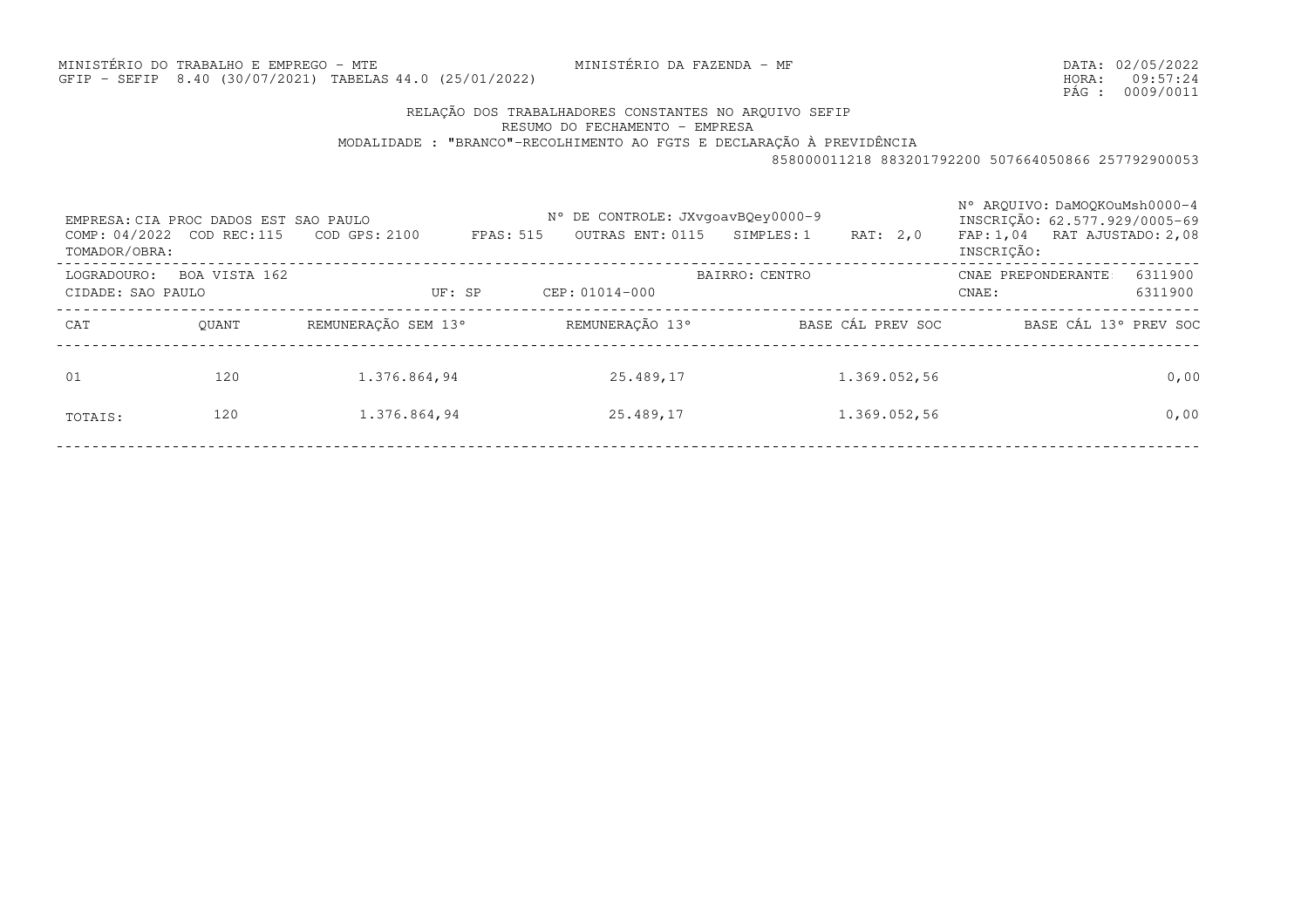# MINISTÉRIO DO TRABALHO E EMPREGO - MTEGFIP - SEFIP 8.40 (30/07/2021) TABELAS44.0 (25/01/2022)

MINISTÉRIO DA FAZENDA - MF

DATA:02/05/2022HORA: PÁG : 09:57:24 0010/0011

# RELAÇÃO DOS TRABALHADORES CONSTANTES NO ARQUIVO SEFIP

RESUMO DO FECHAMENTO - EMPRESA

FGTS

| EMPRESA: CIA PROC DADOS EST SAO PAULO<br>COMP: 04/2022 COD REC:115 COD GPS: 2100 FPAS: 515<br>TOMADOR/OBRA: |                                 | N° DE CONTROLE: JXvqoavBQey0000-9 | OUTRAS ENT: 0115 SIMPLES: 1 | RAT: 2,0                | N° AROUIVO: DaMOOKOuMsh0000-4<br>INSCRIÇÃO: 62.577.929/0005-69<br>FAP: 1,04 RAT AJUSTADO: 2,08<br>INSCRIÇÃO: |                |
|-------------------------------------------------------------------------------------------------------------|---------------------------------|-----------------------------------|-----------------------------|-------------------------|--------------------------------------------------------------------------------------------------------------|----------------|
| LOGRADOURO: BOA VISTA 162                                                                                   |                                 |                                   | BAIRRO: CENTRO              |                         | CNAE PREPONDERANTE 6311900                                                                                   |                |
| CIDADE: SAO PAULO                                                                                           |                                 |                                   |                             |                         | CNAE :                                                                                                       | 6311900        |
| MODALIDADE : "Branco"-RECOLHIMENTO AO FGTS E DECLARAÇÃO À PREVIDÊNCIA                                       | _______________________________ |                                   |                             |                         |                                                                                                              |                |
|                                                                                                             |                                 | $FGTS - 8%$                       |                             |                         |                                                                                                              |                |
| REMUNERAÇÃO SEM 13° SALÁRIO                                                                                 |                                 | 1.376.864,94                      |                             |                         |                                                                                                              |                |
| REMUNERAÇÃO 13° SALARIO                                                                                     |                                 | 25.489,17                         |                             |                         |                                                                                                              |                |
| OUANTIDADE TRABALHADORES                                                                                    |                                 | 120                               |                             |                         |                                                                                                              |                |
| VALORES DO FGTS<br>DATA DE RECOLHIMENTO ATÉ 07/05/2022                                                      |                                 |                                   |                             |                         |                                                                                                              |                |
| DEPÓSITO FGTS                                                                                               | ENCARGOS FGTS                   | CONTRIB SOCIAL                    |                             | ENCARGOS CONTRIB SOCIAL |                                                                                                              | TOTAL RECOLHER |
| 112.188,32                                                                                                  | 0,00                            | 0,00                              |                             | 0,00                    |                                                                                                              | 112.188,32     |
|                                                                                                             |                                 |                                   |                             |                         |                                                                                                              |                |